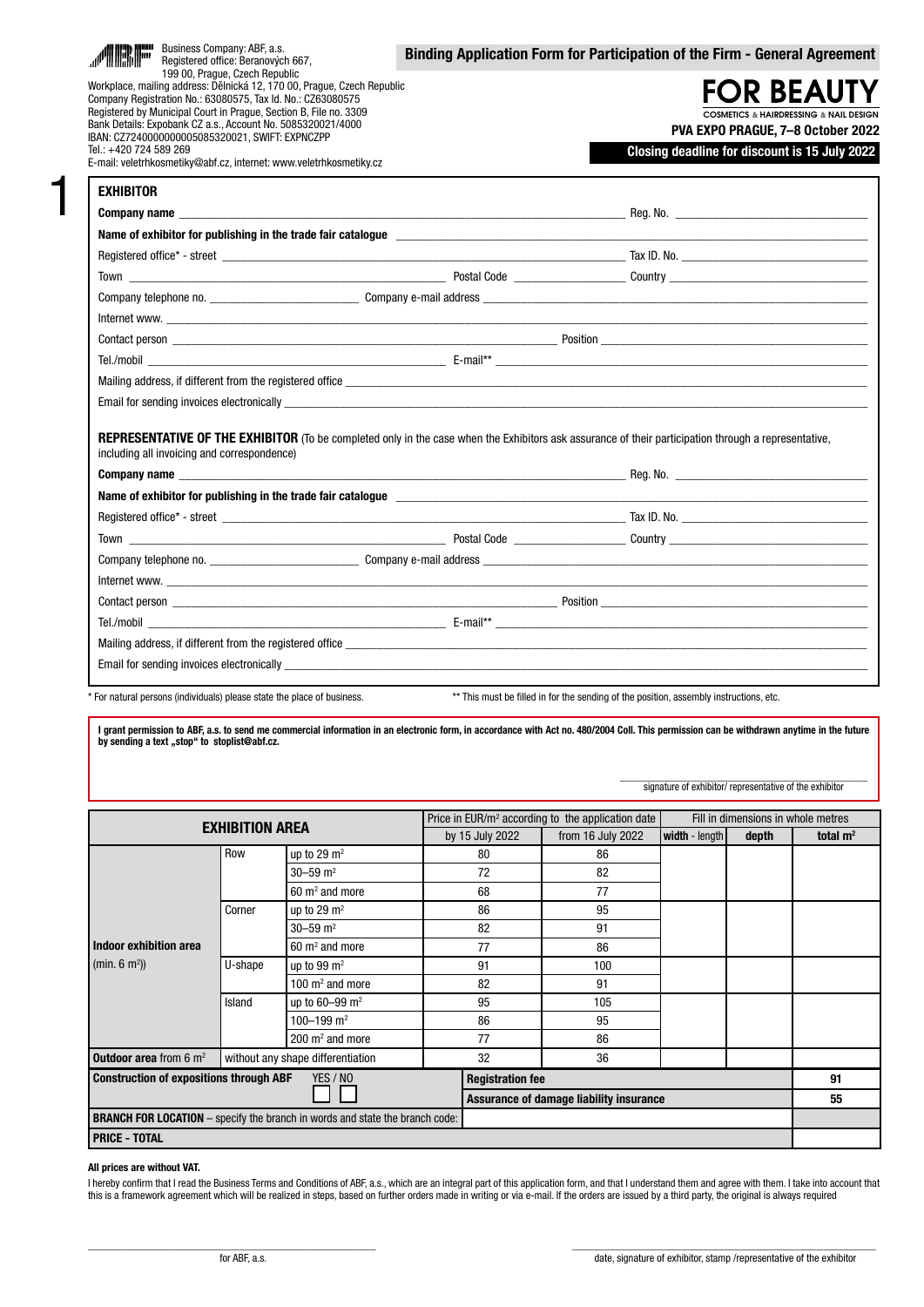### 1 Business Company: ABF, a.s. ا<br>اس Registered office: Beranových 667, 199 00, Prague, Czech Republic Workplace, mailing address: Dělnická 12, 170 00, Prague, Czech Republic Company Registration No.: 63080575, Tax Id. No.: CZ63080575 Registered by Municipal Court in Prague, Section B, File no. 3309

### Bank Details: Expobank CZ a.s., Account No. 5085320021/4000 IBAN: CZ7240000000005085320021, SWIFT: EXPNCZPP Tel.: +420 724 589 269

E-mail: veletrhkosmetiky@abf.cz, internet: www.veletrhkosmetiky.cz

E**xhibitor:** Legal entity or natural person to whom ABF, a.s. has confirmed participation in the<br>**Place of the event:** PVA e Exhibition<br>**Place of the event:** PVA EXPO PRAGUE - Beranových 667, 199 00, Prague, Czech Republic

### Article 1. – Basic conditions for Exhibitor's Participation in the Trade Fair

- 1. The basic precondition for participation in the Trade Fair is the delivery of the Binding Application.<br>6ro Participation of the Firm, properly filled and signed in (hereinafter referred to as<br>Application"). After the re
- 2. By signification of its receipt.<br>
2. By signification of its receipt.<br>
2. By signification of its receipt.<br>
2. By signification and Technical Conditions of ABF, a.s. for the Exhibitor's participation in the Trade
- 
- 
- Fair.<br>3. The exhibits presented and services offered must be in accordance with the focus of the Trade.<br>5. Fair (with the so-called Trade Fair Nomenclature).<br>4. The services related to the Exhibitor's participation in the
- 6. The Exhibitor is entitled to exhibit, sell or otherwise make available to the public only the pro- ducts for which he is authorized and whose disclosure to the public does not infringe the copy-
- right or other rights of third parties.<br>The Exhibitor is obliged to arrange, at his own expenses, for visas, licences and any other nece-<br>sary permissions to sell products at the trade fair. In the event that the Exhibitor
- 

- **Article 2. Terms of payment**<br>1. After the receiving of the Binding Application, ABF, a.s. will send to the Exhibitor an advance<br>1. After the clear of the exhibition area ordered and for the registration fee.<br>2. After th
- 
- 
- this advance invoice will be a precondition for implementation of the order of technical services.<br>3. The final invoice with a deduction of advances will only be sent after the end of the Trade Fair.<br>4. The basic price of
- 
- 
- 
- 
- entrance)<br>
Trade Fair Gatalogue (Trade Fair Guide) in a printed version<br>
5. The basic price of the lease and the Registration Fee do not include:<br>
 External walls of the stand or any other equipment of the stand or the wa
- 
- Other records of the firm i.e. branch offices, divisions, business representations, etc.<br>
6. Cancellation Conditions<br>
If the Exhibitor cancels their participation in the Trade Fair, the following cancellation fees (co
- 
- 
- 
- 

- The obligation to pay cancellation fees shall apply to those Exhibitors to whom the participation in the Trade Fair was continued according to Art. 1(1) even in the case that they have not paid in the Trade Fair must alway
- 8. For each of the other firms which the Exhibitors will present in their expositions (in the drim of a presentation of exhibits, with an advertisement panel, company logo, commercial aname, folders, video programmes, etc.

- **Article 3. Exhibition area** without any equipment, with the possibility of connection<br>1. ABF, a.s. leases indoor exhibition areas without any equipment, with the possibility of connection<br>of power supply, water pipeline
- Trade Fair.<br>2. ABF, a.s. furthermore leases outdoor exhibition areas on the dedicated free areas of the<br>Exhibition Centre. (ATTENTION: in the case of outdoor stands it is necessary to count with the overlapping of the roof above the stand – the roof must not interfere into the neighbouring area). 3. The minimum sizes of the exhibition areas are stated in the Binding Application.
- 4. ABF, a.s. can, after consulting the matter with the Exhibitor, reduce the area of the rented ex-<br>hibition space and to change its shape. ABF, a.s. reserves the rejard to change the placement of<br>the exhibition area. If
- reason.<br>5. If the Exhibitor himself does not provide a stand or does not order it at ABF, a.s., he will only<br>have an unlimited booked exhibition area. The Exhibitor is obliged to respect the raster of the
- exhibition area, ie. not to exceed the area, even in the case of raised height dominances.<br>6. The Exhibitor shall receive a raster of the exhibition areas with the marking of their position after<br>the settlements of all th
- Binding Applications.<br>
The architectural concept in the exhibition halls counts on the implementation of the classical<br>
rectangular exhibition raster, within which the following exhibition areas will be available:<br>
 Row a
- 
- 
- 
- The Exhibitor is obliged to settle any destruction, damage or excessive contamination according<br>to the expenses actually incurred for the remedy of such damage (contamination).<br>9. The Exhibitor is not authorised to subleas
- 10. The Exhibitors are obliged to adhere to arrival and departure time schedule from the exhibition areas.

## Business Terms and Conditions of ABF, a.s. for Participation of Exhibitors in the Trade Fair

## **FOR BEAUTY** COSMETICS & HAIRDRESSING & NAIL DESIGN

PVA EXPO PRAGUE, 8–9 April 2022

- Organiser: ABF, a.s., registered office: Beranových 667, 199 00, Prague, Czech Republic,<br>
Company Registration No. 63080575<br>
Legal entity or natural person to whom ABF, a.s. has confirmed participation in the damage to the **Article 4. – Damage liability insurance**<br>1. ABF, a.s. is not liable to the Exhibitors or their Co-Exhibitors for any loss, destruction or any<br>damage to the articles brought by the Exhibitors into the areas leased. (i.e. e
	-
	-
	- from the participation of the Exhibitor in the trade fair.<br>3. The Exhibitors are obliged to be insured for liability for damage caused by its activities to third<br>parties during the entire term of the Trade Fair.<br>4. ABF, a.
	-
	- to ABF, a.s. a confirmation of insurance from the relevant insurance company.<br>6. The Exhibitors have a possibility of contracting an insurance policy covering the set of their own<br>exhibits, equipment and accessories of the

- **Article 5. Safety, health and fire protection**<br>1. The Exhibitors are obliged to observe, during the assembly, in the entire course of the Trade<br>Tair Sam during the dismantling, safety, hygienic, fire protection, environ
- 
- health.<br>3. In the course of the Trade Fairs, as well as during the assembly and disassembly thereof, it is forbidden t<br>6. forbidden to smoke and to handle naked flame in all the indoor areas of the Exhibition Centre.
- 4. The Exhibitors are responsible for the condition of the wiring system of the stand (display), inclu- ding the condition of electrical appliances. The electrical installation works can only be carried
- out by a person duly authorised to do so, i.e. possessing the "Certificate of Competence".<br>5. The Exhibitors are obliged to use dedicated walking paths and roads. The Exhibitors are required<br>to keep free the escape ways, a
- intake points).<br>6. The Exhibitors are obliged to observe the fundamental principles of safety behaviour in the<br>vicinity of handling trolleys.

- **Article 6. Basic preconditions for the erection of a stand**<br>1. The service of stand erection is offered and implemented by ABF, a.s. The Exhibitors who prefer<br>to ensure the erection of their stands by themselves and no
- 
- 4. The Exhibitors are responsible for construction and technical implementation of the stand and<br>stands for any damage to property and health caused by inappropriate stand construction.

- 
- 
- **Article 7. Presentation of Exhibitors**<br>1. The Exhibitor is entitled to promote his / her products or services only on his own exposure and<br>1. The Exhibitor or restrict the surrounding exposures<br>2. Placement of any adverti
- intolerance or which is not compatible with human dignity.<br>A During the Trade Fair, it is only permitted to perform audio-visual, acoustic, musical, dancing<br>and other productions provided that the other Exhibitors will not
- 

**Article 8. – Deadline for applications and orders**<br>1. It is necessary to send the Binding Application, the Order for Technical Services, Order of Erec-<br>tion of the Stand, Order of Registration of Other Firms - Co-Exhibito

- **Article 9. Personal data processing**<br>1. ABF, a.s. processes personal data of the Exhibitors (hereinafter referred to also as "the Data"<br>5. Subjects") in accordance with the Regulation (EU) 2016/679 of the European Parli
- 2. ABF, a.s. acts as the Data Controller and the Exhibitors can contact it in connection with their
- 2. ABF, a.s. acts as the Data Controller and the Exhibitors can contact it in connection with their<br>gersonal data processed at the address of its registered office.<br>The same consesses personal data of the Exhibitors, which
- 
- Registered office, Reg.number and Tax ID number, account number, e-mail, phone number.<br>5. The personal data handed over by the Exhibitor are processed in writing through a contract,<br>application form, and then they are ent

Article 10. – Final provisions<br>1. ABF, a.s. reserves the right to cancel the participation of the trade fair if the Exhibitor does not<br>act in good faith, fails to observe the rules of contracting, or breaches the technical

- regulations and instructions.<br>
2. All requirements and changes on the part of the Exhibitors must be sent to the ABF, a.s., subject<br>
the part of the finite part of the finite part of the finite part of the part of Exhibito
- 

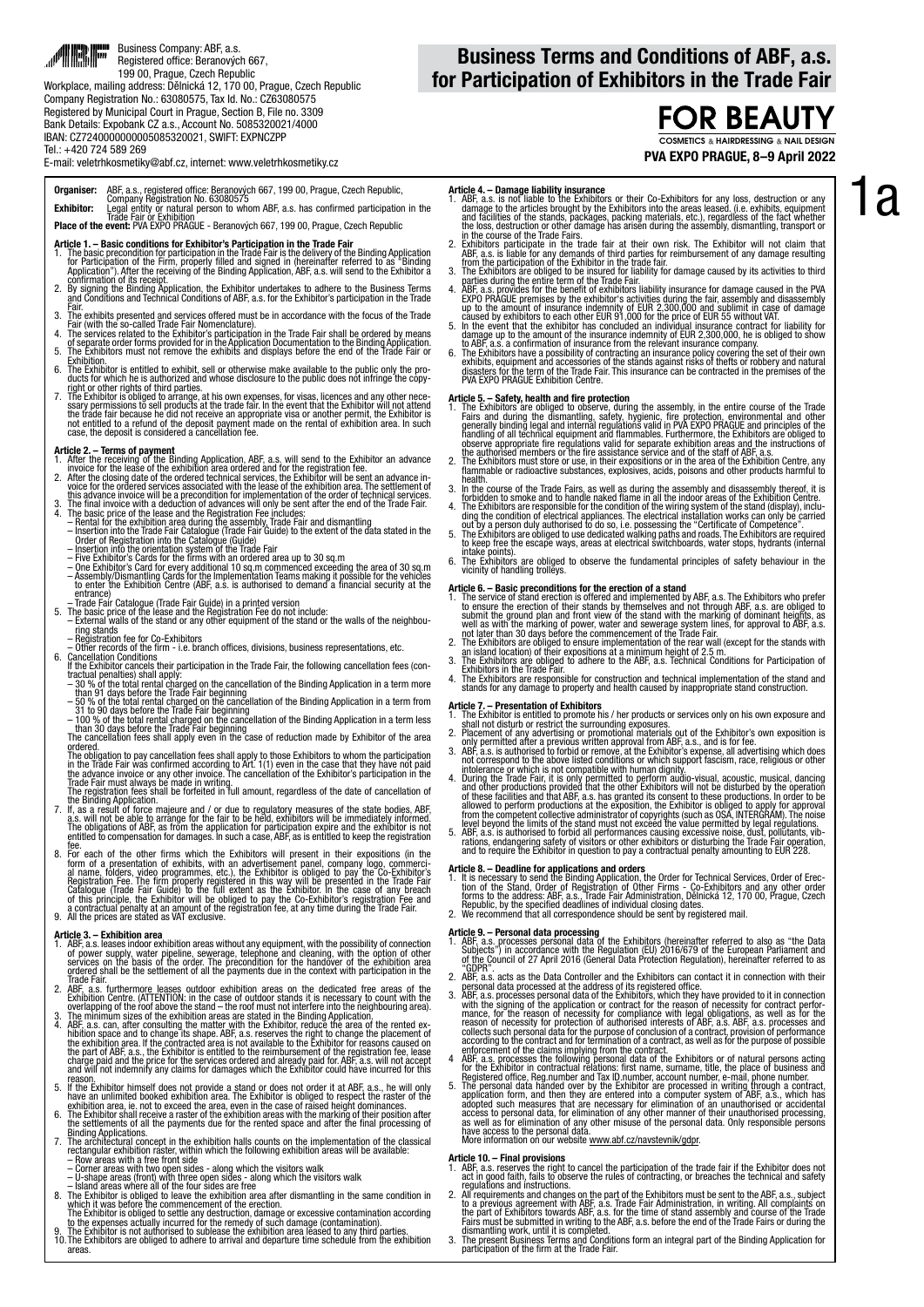|                              | Business Company: ABF, a.s.<br>Henistered of the Company: ABF, a.s.<br>Registered office: Beranových 667,                                                                |                                                                                                                                                                                                                                                                                                                                                     | <b>Co-exhibitor application</b>                                                                                                                                                                                                |  |
|------------------------------|--------------------------------------------------------------------------------------------------------------------------------------------------------------------------|-----------------------------------------------------------------------------------------------------------------------------------------------------------------------------------------------------------------------------------------------------------------------------------------------------------------------------------------------------|--------------------------------------------------------------------------------------------------------------------------------------------------------------------------------------------------------------------------------|--|
|                              | 199 00, Praque, Czech Republic<br>Workplace, mailing address: Dělnická 12, 170 00, Prague, Czech Republic<br>Company Registration No.: 63080575, Tax Id. No.: CZ63080575 |                                                                                                                                                                                                                                                                                                                                                     | <b>FOR BEAUTY</b>                                                                                                                                                                                                              |  |
|                              | Registered by Municipal Court in Prague, Section B, File no. 3309<br>Bank Details: Expobank CZ a.s., Account No. 5085320021/4000                                         |                                                                                                                                                                                                                                                                                                                                                     | <b>COSMETICS &amp; HAIRDRESSING &amp; NAIL DESIGN</b>                                                                                                                                                                          |  |
|                              | IBAN: CZ7240000000005085320021, SWIFT: EXPNCZPP                                                                                                                          |                                                                                                                                                                                                                                                                                                                                                     | PVA EXPO PRAGUE, 7-8 October 2022                                                                                                                                                                                              |  |
| Tel.: +420 724 589 269       | E-mail: veletrhkosmetiky@abf.cz, internet: www.veletrhkosmetiky.cz                                                                                                       |                                                                                                                                                                                                                                                                                                                                                     | Closing deadline for discount is 31 August 2022                                                                                                                                                                                |  |
|                              |                                                                                                                                                                          |                                                                                                                                                                                                                                                                                                                                                     |                                                                                                                                                                                                                                |  |
|                              |                                                                                                                                                                          |                                                                                                                                                                                                                                                                                                                                                     |                                                                                                                                                                                                                                |  |
|                              |                                                                                                                                                                          |                                                                                                                                                                                                                                                                                                                                                     |                                                                                                                                                                                                                                |  |
|                              |                                                                                                                                                                          | We declare that the following firms (our Co-exhibitors) will be presented within the framework of our exposition.<br>For each of them we will pay the Registration Fee amounting to EUR 182 (in the case of 1 to 4 co-exhibitors)<br><b>EUR 91</b> (in the case of 5 to 8 co-exhibitors)<br><b>EUR 69</b> (in the case of 9 and more co-exhibitors) |                                                                                                                                                                                                                                |  |
|                              | Number of co-exhibiting firms                                                                                                                                            | (in the case of a larger number please fill in more forms no. 2)                                                                                                                                                                                                                                                                                    |                                                                                                                                                                                                                                |  |
| 1 <sup>st</sup> Co-exhibitor |                                                                                                                                                                          |                                                                                                                                                                                                                                                                                                                                                     |                                                                                                                                                                                                                                |  |
|                              |                                                                                                                                                                          |                                                                                                                                                                                                                                                                                                                                                     |                                                                                                                                                                                                                                |  |
|                              |                                                                                                                                                                          |                                                                                                                                                                                                                                                                                                                                                     | Name of co-exhibitor for publishing in the trade fair catalogue                                                                                                                                                                |  |
|                              |                                                                                                                                                                          |                                                                                                                                                                                                                                                                                                                                                     |                                                                                                                                                                                                                                |  |
|                              |                                                                                                                                                                          |                                                                                                                                                                                                                                                                                                                                                     |                                                                                                                                                                                                                                |  |
|                              |                                                                                                                                                                          |                                                                                                                                                                                                                                                                                                                                                     |                                                                                                                                                                                                                                |  |
|                              |                                                                                                                                                                          |                                                                                                                                                                                                                                                                                                                                                     |                                                                                                                                                                                                                                |  |
|                              |                                                                                                                                                                          |                                                                                                                                                                                                                                                                                                                                                     |                                                                                                                                                                                                                                |  |
| 2 <sup>nd</sup> Co-exhibitor | Company name                                                                                                                                                             |                                                                                                                                                                                                                                                                                                                                                     |                                                                                                                                                                                                                                |  |
|                              |                                                                                                                                                                          |                                                                                                                                                                                                                                                                                                                                                     | Name of co-exhibitor for publishing in the trade fair catalogue entity and the content of the content of the content of the content of the content of the content of the content of the content of the content of the content  |  |
|                              |                                                                                                                                                                          |                                                                                                                                                                                                                                                                                                                                                     |                                                                                                                                                                                                                                |  |
|                              |                                                                                                                                                                          |                                                                                                                                                                                                                                                                                                                                                     |                                                                                                                                                                                                                                |  |
|                              |                                                                                                                                                                          |                                                                                                                                                                                                                                                                                                                                                     |                                                                                                                                                                                                                                |  |
|                              |                                                                                                                                                                          |                                                                                                                                                                                                                                                                                                                                                     |                                                                                                                                                                                                                                |  |
| Internet www.                |                                                                                                                                                                          |                                                                                                                                                                                                                                                                                                                                                     |                                                                                                                                                                                                                                |  |
| 3rd Co-exhibitor             |                                                                                                                                                                          |                                                                                                                                                                                                                                                                                                                                                     |                                                                                                                                                                                                                                |  |
|                              |                                                                                                                                                                          | Company name entertainment and the company of the contract of the contract of the contract of the contract of                                                                                                                                                                                                                                       |                                                                                                                                                                                                                                |  |
|                              |                                                                                                                                                                          |                                                                                                                                                                                                                                                                                                                                                     |                                                                                                                                                                                                                                |  |
|                              |                                                                                                                                                                          |                                                                                                                                                                                                                                                                                                                                                     |                                                                                                                                                                                                                                |  |
|                              |                                                                                                                                                                          |                                                                                                                                                                                                                                                                                                                                                     |                                                                                                                                                                                                                                |  |
|                              |                                                                                                                                                                          |                                                                                                                                                                                                                                                                                                                                                     | Contact person contact the contact person contact the contact person contact person contact person contact person contact person contact person contact person contact person contact person contact person contact person con |  |
|                              |                                                                                                                                                                          |                                                                                                                                                                                                                                                                                                                                                     |                                                                                                                                                                                                                                |  |
|                              |                                                                                                                                                                          |                                                                                                                                                                                                                                                                                                                                                     |                                                                                                                                                                                                                                |  |
| 4 <sup>th</sup> Co-exhibitor |                                                                                                                                                                          |                                                                                                                                                                                                                                                                                                                                                     |                                                                                                                                                                                                                                |  |
|                              |                                                                                                                                                                          | Company name experience and the contract of the contract of the contract of the contract of the contract of the contract of the contract of the contract of the contract of the contract of the contract of the contract of th                                                                                                                      |                                                                                                                                                                                                                                |  |
|                              |                                                                                                                                                                          |                                                                                                                                                                                                                                                                                                                                                     | Name of co-exhibitor for publishing in the trade fair catalogue <b>contained a contained a contained by the contained a</b>                                                                                                    |  |
|                              |                                                                                                                                                                          |                                                                                                                                                                                                                                                                                                                                                     |                                                                                                                                                                                                                                |  |
|                              |                                                                                                                                                                          |                                                                                                                                                                                                                                                                                                                                                     |                                                                                                                                                                                                                                |  |
|                              |                                                                                                                                                                          |                                                                                                                                                                                                                                                                                                                                                     |                                                                                                                                                                                                                                |  |
|                              |                                                                                                                                                                          |                                                                                                                                                                                                                                                                                                                                                     |                                                                                                                                                                                                                                |  |
|                              |                                                                                                                                                                          |                                                                                                                                                                                                                                                                                                                                                     |                                                                                                                                                                                                                                |  |

\* For natural persons (individuals) please state the place of business.

### All prices are without VAT.

I hereby confirm that I read the Business Terms and Conditions of ABF, a.s., which are an integral part of this application form, and that I understand them and agree with them. I take into account that this is a framework agreement which will be realized in steps, based on further orders made in writing or via e-mail. If the orders are issued by a third party, the original is always required.

 $\_$  , and the state of the state of the state of the state of the state of the state of the state of the state of the state of the state of the state of the state of the state of the state of the state of the state of the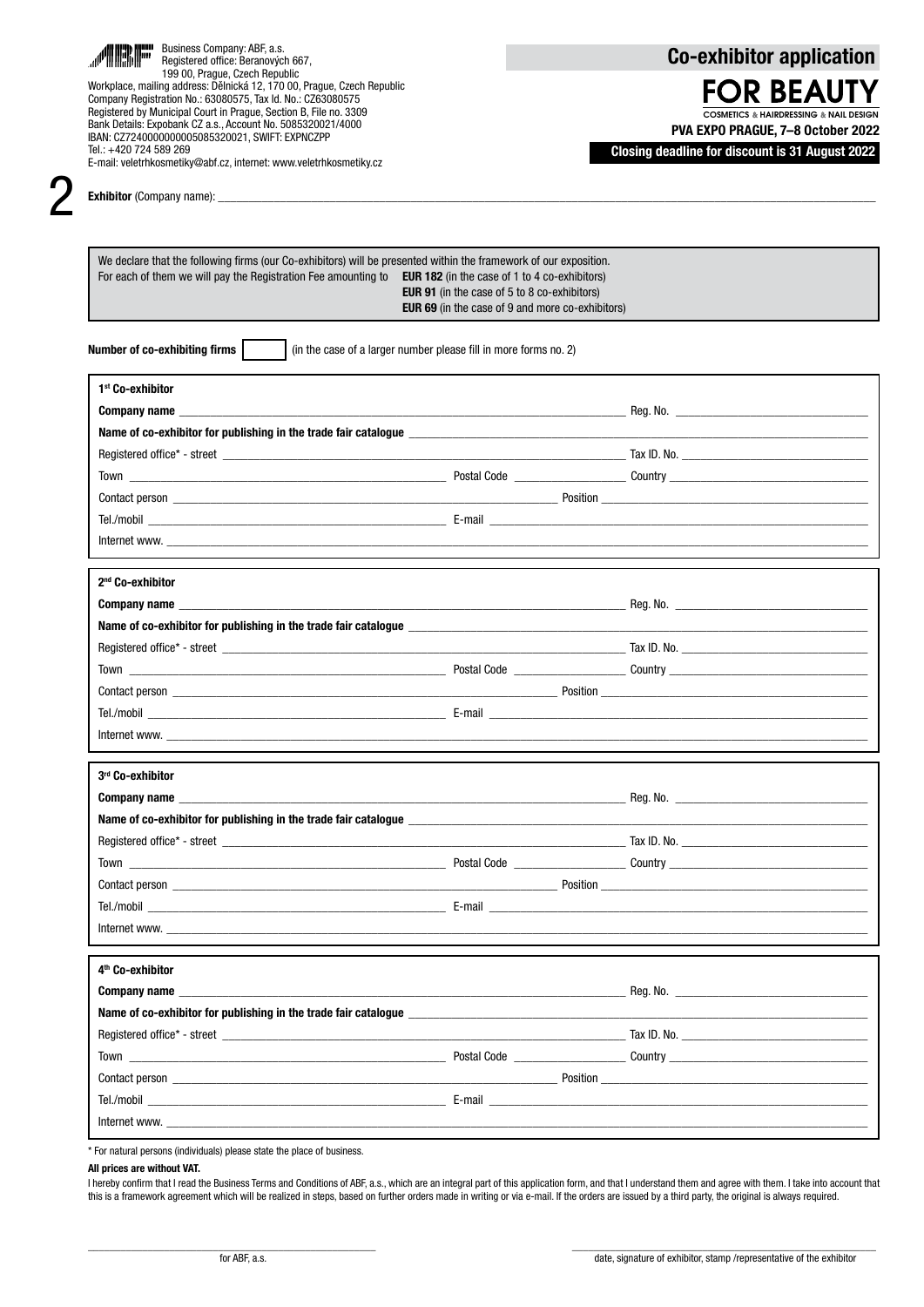

Business Company: ABF, a.s. Registered office: Beranových 667, 199 00, Prague, Czech Republic Workplace, mailing address: Dělnická 12, 170 00, Prague, Czech Republic Company Registration No.: 63080575, Tax Id. No.: CZ63080575 Registered by Municipal Court in Prague, Section B, File no. 3309 Bank Details: Expobank CZ a.s., Account No. 5085320021/4000

IBAN: CZ7240000000005085320021, SWIFT: EXPNCZPP Tel: +420 724 589 269 E-mail: veletrhkosmetiky@abf.cz, internet: www.veletrhkosmetiky.cz Order of Technical Services

**FOR BEAUTY** 

PVA EXPO PRAGUE, 7–8 October 2022 **COSMETICS & HAIRDRESSING & NAIL DESIGN** 

Closing deadline for discount is 31 August 2022

3

Exhibitor (Company name):

### All services not marked will be automatically considered as NOT ORDERED.

For Technical Terms and Conditions, as well as for specification of services, see the following page.

| <b>Order of power supply</b>                                                                   | The refrigerator circuit                                                                                                |  |  |  |
|------------------------------------------------------------------------------------------------|-------------------------------------------------------------------------------------------------------------------------|--|--|--|
| (Price per one inlet, mark those requested with $\vert \times \vert$ )                         | The refrigerator circuit (with an input of up to 0.4 kW) can only be ordered<br>together with a connection of min. 2 kW |  |  |  |
| Power supply inlet of 230 V - L + N + PE (1 phase + neutral + grounding)                       |                                                                                                                         |  |  |  |
| <b>EUR 205</b><br>up to $2$ kW $-$ 1 socket                                                    | <b>EUR 36</b>                                                                                                           |  |  |  |
| <b>EUR 245</b><br>up to $3 \text{ kW} - 1 \text{ socket}$                                      | Order of connection to the Internet                                                                                     |  |  |  |
| up to 5 $kW/230 - 2$ sockets<br><b>EUR 296</b><br>$2$ kW + 3 kW (10 A and 16 A)                | <b>Fixed cable connection (RJ45)</b>                                                                                    |  |  |  |
| up to 6 $kW/230 - 2$ sockets<br><b>EUR 323</b><br>3 kW + 3 kW (16 A and 16 A)                  | <b>EUR 114</b><br>1x connection (the first one)                                                                         |  |  |  |
| Power supply inlet of 400 V - 3L + N + PE (3 phases + neutral + grounding)                     | Number of additional connections<br><b>EUR 32</b>                                                                       |  |  |  |
| <b>EUR 414</b>                                                                                 | Static IP address<br><b>EUR 46</b>                                                                                      |  |  |  |
| up to $9$ kW $-$ 32 A socket<br><b>EUR 619</b><br>up to $15$ kW $-$ 32 A socket                | Connection to the Wi-Fi network for 1 device in the 5GHz band.<br>(802.11a, n, ac, not available on outdoor areas)      |  |  |  |
| <b>EUR 750</b><br>up to 21 $kW - 32$ A socket                                                  | Number of connections<br><b>EUR 41</b>                                                                                  |  |  |  |
| EUR 1,364<br>up to 40 $kW - 63$ A socket                                                       | Order of water supply and sewerage<br>(The same price for both indoor and outdoor areas)                                |  |  |  |
| <b>Circuit breaker type</b>                                                                    | Number of connections lines<br><b>EUR 227</b>                                                                           |  |  |  |
| <b>B</b> – standard<br>C<br>D                                                                  |                                                                                                                         |  |  |  |
| All connections are installed using a residual-current device                                  | Order of swimming pool water filling (including drainage)                                                               |  |  |  |
| Other types of connection must be discussed beforehand with the technical                      | (The same price for both indoor and outdoor areas)<br><b>EUR 55</b><br>A one-off amount charged                         |  |  |  |
| department of ABF, a.s.                                                                        | plus CZK 250 for each m <sup>3</sup>                                                                                    |  |  |  |
| Non-stop power supply – over 2 kW                                                              | Number of $m3$<br><b>EUR 12</b>                                                                                         |  |  |  |
| 30% surcharge to the price of the ordered power supply                                         | <b>Compressed air inlet</b>                                                                                             |  |  |  |
| we hereby order the<br>kW supply to run non-stop                                               | 6 bar compressed air inlet to 1 exposition<br><b>EUR 341</b>                                                            |  |  |  |
|                                                                                                | Number of Y-branches<br><b>EUR 160</b>                                                                                  |  |  |  |
| Top inlet to the illumination ramp                                                             | <b>EUR 46</b><br>Assurance of constant pressure                                                                         |  |  |  |
| or any vertical routing of the inlet to the stand from the hall roof structure                 | on an individual branch line                                                                                            |  |  |  |
| (Top inlet can only be ordered with the electrical connection line min. 2 kW)<br><b>EUR 36</b> | Consumption in liters                                                                                                   |  |  |  |
|                                                                                                | <b>Order of cleaning services</b>                                                                                       |  |  |  |
| Lending of a power switchboard                                                                 | (The same price for both indoor and outdoor areas)                                                                      |  |  |  |
| (same price for both indoor and outdoor areas)                                                 | <b>Daily cleaning</b> – number of $m^2$<br>EUR 2 per $m^2$ /<br>(Includes also overhaul cleaning)<br>and event          |  |  |  |
| Switch board for power supply 9-21 kW / 400 V<br><b>EUR 91</b>                                 | EUR 1 per $m2$<br><b>Overhaul cleaning</b> – number of $m^2$<br>(One-off cleaning after the end of the assembly)        |  |  |  |

All prices are given without VAT.

We hereby declare that we have made ourselves familiar with and accept without reservations the ABF, a.s. Business and Technical Terms and Conditions of the Participation of Exhibitors in the Trade Fair, which form an integral part of the Binding Application Documentation. We undertake to pay all of the advance invoices and the final invoice including VAT in due terms.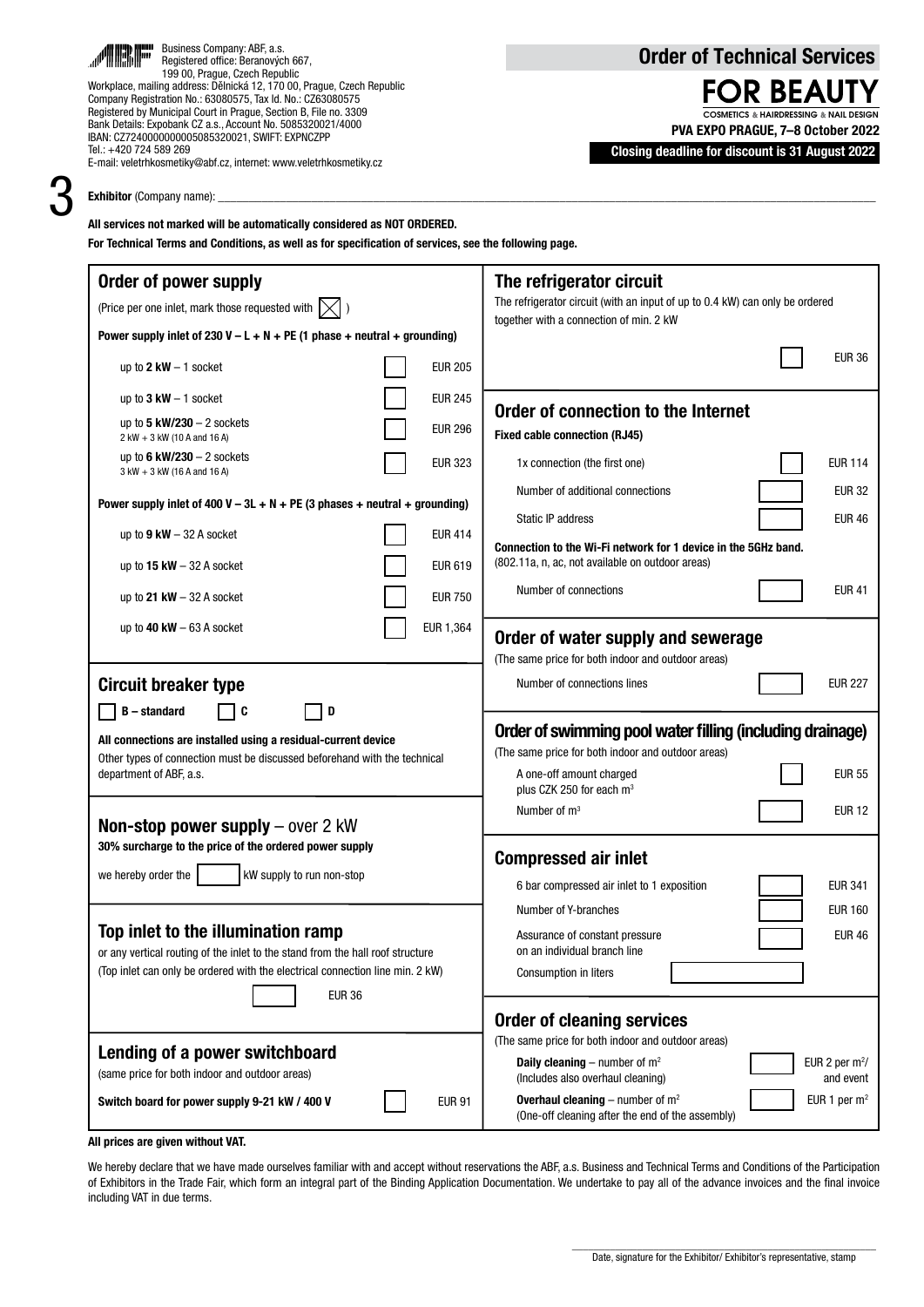

### E-mail: veletrhkosmetiky@abf.cz, internet: www.veletrhkosmetiky.cz

On the Exhibitor's order it is possible to provide the inlet of power supply, water and sewerage,<br>telephone, Internet, cleaning and possibly other services to all expositions in both indoor and<br>outdoor areas. The inlets of

**a) Order of power supply**<br>For the stands which are not ordered from ABF, a.s. the Exhibitors are obliged (apart from<br>fthe exceptions permitted by ABF, a.s.) to have their own switchboard - adapted to the 5-wire<br>distribut

inputs of electrical appliances in the exposition, i.e. illumination, cooker, coffee machine, teat<br>kettle heating unit, through-flow water heater, computer, television set and video recorder,<br>exhibits etc. For the purpose

detriment, unconnected.<br>
ATTENTION! If you use a refrigerator, we recommend ordering a separate refrigerator circuit<br>
ATTENTION! If you use a refrigerator will not be switched off overnight. The refrigerator circuit<br>
can b

Trade Fair profocol, and for consideration it will ensure ordinal profocol, and for sometions, florist's<br>service, dispatching and customs services, insurance service, postal service, delephone and fax<br>centre, hostesses and

ternet of the given equipment into service on the WAN litterface. The matter does not concerned to the given between the best of the connection of the equipment - for example LAN interface of a possible Wi-FietC-<br>For both

## Technical Conditions of ABF, a.s. for the Participation of Exhibitors in the Trade Fair

## **FOR BEAUTY** COSMETICS & HAIRDRESSING & NAIL DESIGN

PVA EXPO PRAGUE, 8–9 April 2022

- Article 1. Technical services<br>On the Exhibitor's order it is possible to provide the inlet of power supply, water and sewerage,<br>telephone, Internet, cleaning and possibly other services to all expositions in both indoor **Article 2.** – **Stand construction**<br>1. ABF, a.s. will ensure the construction of the stand in both indoor and outdoor areas on the<br>basis of the receiving of an order. There are schell scheme in the OCTANORM system avai-<br>la
	-
	- with movable items (fease).<br>
	3. In the case that the construction is implemented through ABF, a.s., it is possible to ask for<br>
	a free-of-charge 3D visualisation. Nevertheless, if the visualisation is processed and the<br>
	con
	-

**Article 3. – Technical and operating preconditions**<br>1. The architectural realisation and the operation of the exposition or billboard must not disturb<br>or limit other expositions. The firm whose walls (side as well as the

- 
- 
- 
- 
- EUR 227, payable immediately in cash.<br>
5. No electrical appliances may be left in operation without any supervision. When leaving the<br>
place, the appliances must be disconnected from the mains.<br>
6. It is not allowed to ha
- 
- 
- materials, fibreboard and other similar materials).<br>8. The stand must not touch the structure, walls and roof of the exhibition halls with any of<br>its parts. The distance between the highest point of the stand and the hall
- 9. Height of halls, loading of floors For a limited number of expositions it is possible to implement two-storey stands, as well as height dominants. The height usable oscillates between 3.0 and 8.0 m (depending on the
- 
- 
- 11. It is forbidden to discharge the remains of paints and other toxic substances which could<br>gollute or otherwise endanger the environment into the sewerage, sinks and basins. The<br>exhibitors (or the firms authorised by th
- 
- way that no third party could handle them wilfully.<br>14. Except for the prescribed business hours of the Trade Fairs and permitted time interval for<br>the supplying of the stands it is forbidden to stay in the exhibition area
- this reason the instructions of the Security Service and of the ABF, a.s. staff.<br>15. If the final deadline for the clearing of the exhibition area fails to be observed, a contractual<br>penalty amounting to EUR 3 per m<sup>2</sup> and
- The risks' associated with the clearing shall be borne by the Exhibitor.<br>16. The Exhibitions are obliged to hand over, by the deadline for disassembly works, the leased<br>exhibition area completely empty, clean and in the co
- 

- **Article 4. Submission of details for the installation of technical connections and stands<br>1. The Exhibitors who order the receion of the stand from ABF, a.s. will send their orders by<br>the closing date stated in the Appl**
-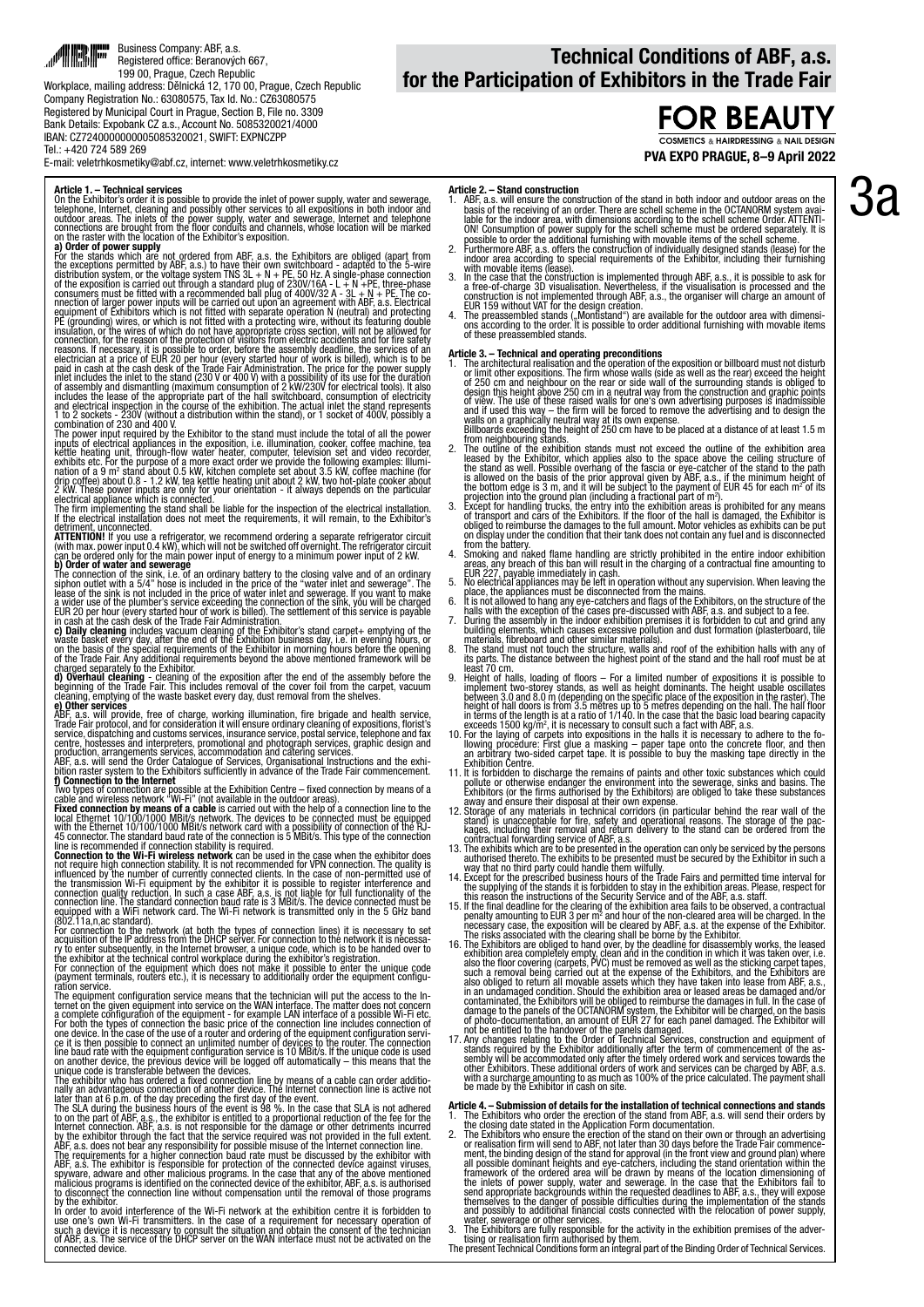

All prices are given without VAT.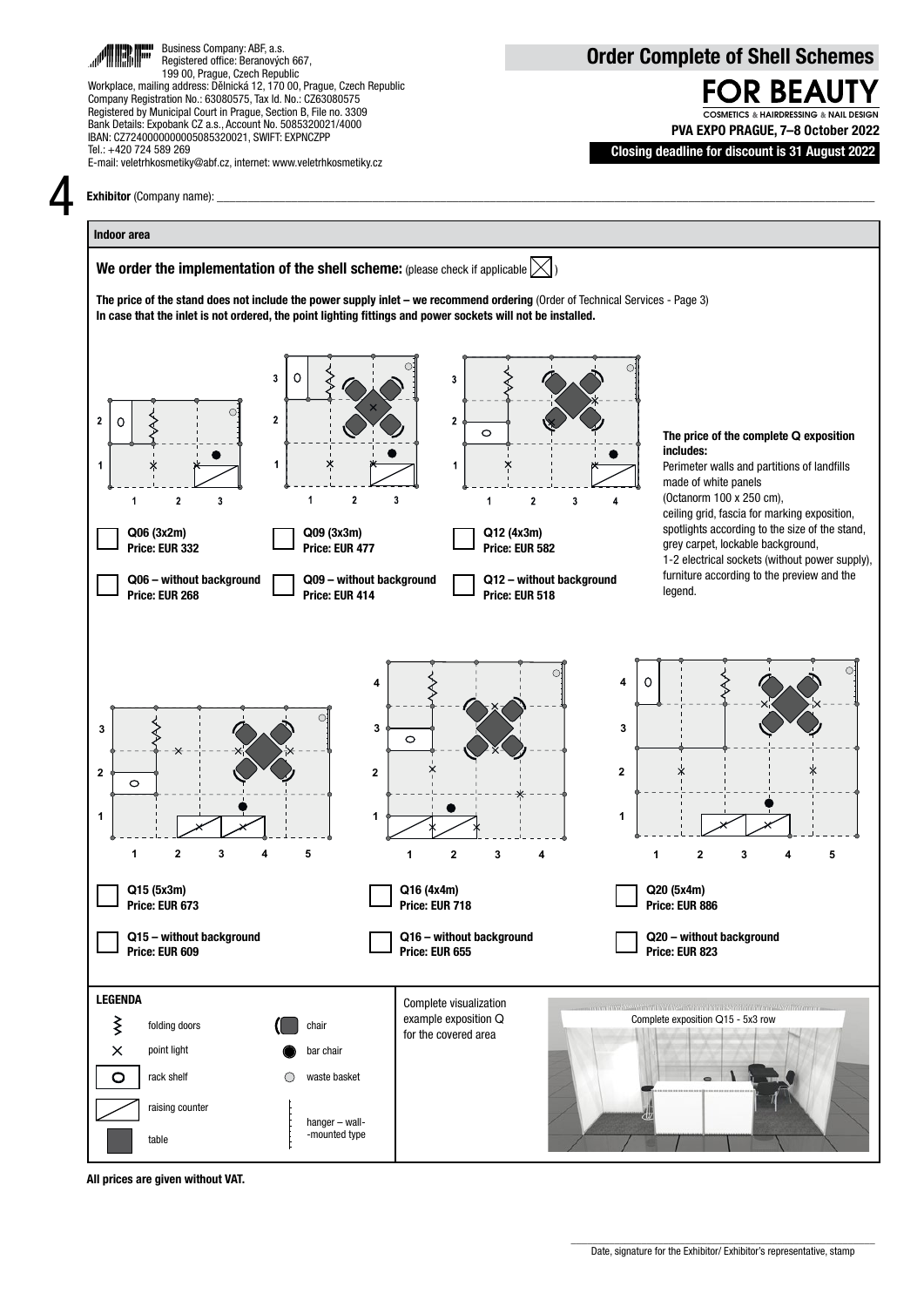

All prices are given without VAT.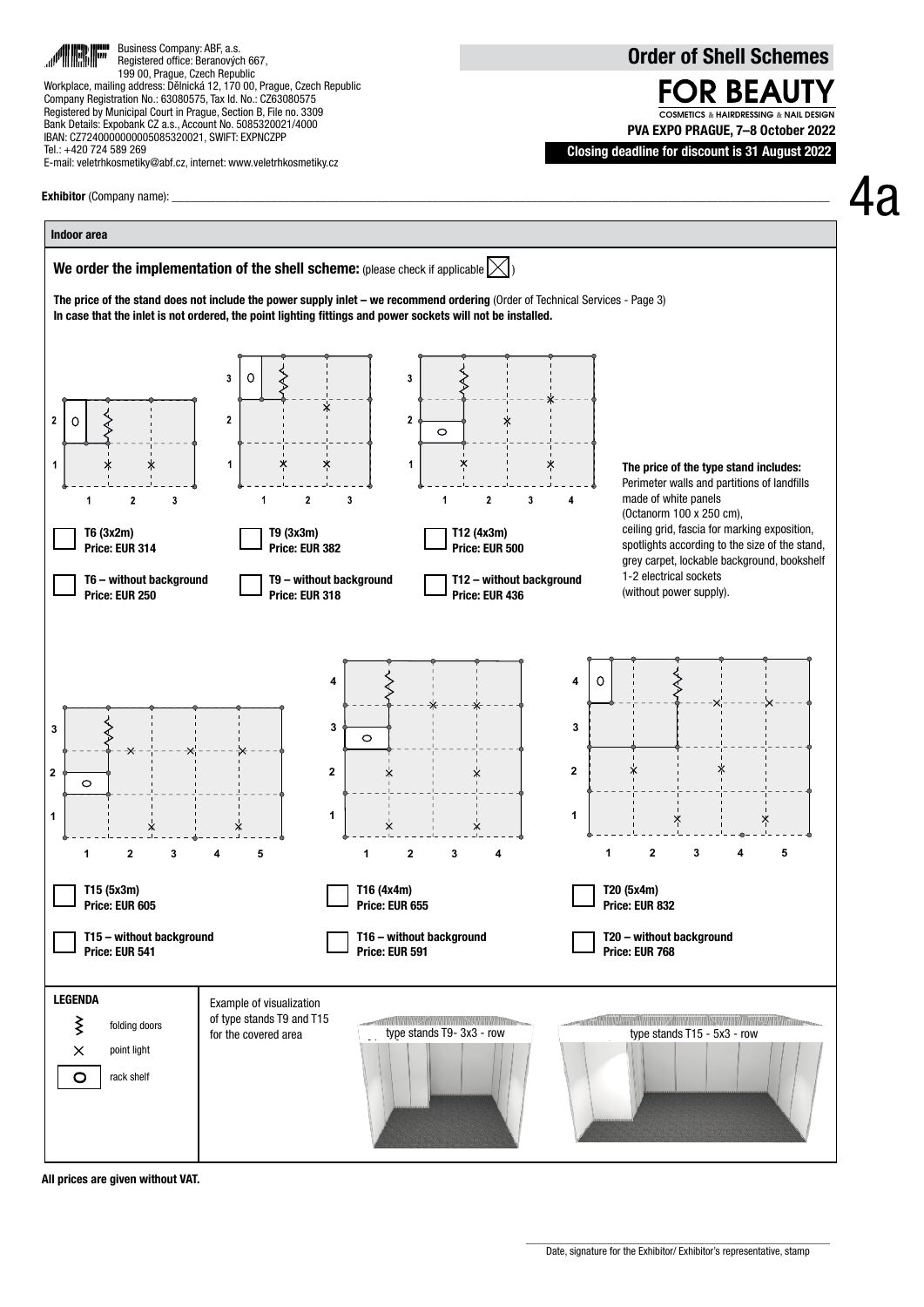| 91                     |                                         | Business Company: ABF, a.s.<br>Registered office: Beranových 667,<br>199 00, Prague, Czech Republic |                                                                                                                                                                                                                                                                                                                                                                                                     |  |  | <b>Order of Individually Designed Stands for Indoor Area</b>                                                                                                             |                    |                                                                                                                 |
|------------------------|-----------------------------------------|-----------------------------------------------------------------------------------------------------|-----------------------------------------------------------------------------------------------------------------------------------------------------------------------------------------------------------------------------------------------------------------------------------------------------------------------------------------------------------------------------------------------------|--|--|--------------------------------------------------------------------------------------------------------------------------------------------------------------------------|--------------------|-----------------------------------------------------------------------------------------------------------------|
| Tel.: +420 724 589 269 |                                         |                                                                                                     | Workplace, mailing address: Dělnická 12, 170 00, Prague, Czech Republic<br>Company Registration No.: 63080575, Tax Id. No.: CZ63080575<br>Registered by Municipal Court in Prague, Section B, File no. 3309<br>Bank Details: Expobank CZ a.s., Account No. 5085320021/4000<br>IBAN: CZ7240000000005085320021, SWIFT: EXPNCZPP<br>E-mail: veletrhkosmetiky@abf.cz, internet: www.veletrhkosmetiky.cz |  |  | Closing deadline for discount is 31 August 2022                                                                                                                          |                    | <b>FOR BEAUTY</b><br><b>COSMETICS &amp; HAIRDRESSING &amp; NAIL DESIGN</b><br>PVA EXPO PRAGUE, 7-8 October 2022 |
|                        |                                         |                                                                                                     |                                                                                                                                                                                                                                                                                                                                                                                                     |  |  |                                                                                                                                                                          |                    |                                                                                                                 |
|                        |                                         |                                                                                                     | Only external walls - Octanorm System - EUR 27 / linear metre                                                                                                                                                                                                                                                                                                                                       |  |  | We bindingly order the construction of the individually designed stand, dimensions $\blacksquare$ m x $\blacksquare$ m                                                   |                    |                                                                                                                 |
|                        |                                         |                                                                                                     | The construction includes only external walls, laterals, without wall-to-wall ceiling raster system of the construction                                                                                                                                                                                                                                                                             |  |  |                                                                                                                                                                          |                    |                                                                                                                 |
|                        |                                         |                                                                                                     | Atypical individual stand - Octanorm System - EUR 37/m <sup>2</sup><br>The construction includes external walls, ceiling raster system, stand fascia of height of 30 cm on the front side                                                                                                                                                                                                           |  |  |                                                                                                                                                                          |                    |                                                                                                                 |
|                        | Sketch of the ground plan of your stand |                                                                                                     |                                                                                                                                                                                                                                                                                                                                                                                                     |  |  |                                                                                                                                                                          |                    |                                                                                                                 |
|                        |                                         |                                                                                                     |                                                                                                                                                                                                                                                                                                                                                                                                     |  |  | Mark your idea of the ground plan of your stand in this raster. Use the graphic symbols provided herein for the scheme of every single building and equipment component. |                    |                                                                                                                 |
| 1 <sub>m</sub>         |                                         |                                                                                                     |                                                                                                                                                                                                                                                                                                                                                                                                     |  |  | wall<br>panel                                                                                                                                                            |                    | kitchen<br>sink                                                                                                 |
|                        |                                         |                                                                                                     |                                                                                                                                                                                                                                                                                                                                                                                                     |  |  | wall<br>glass                                                                                                                                                            |                    | table                                                                                                           |
|                        |                                         |                                                                                                     |                                                                                                                                                                                                                                                                                                                                                                                                     |  |  | fascia                                                                                                                                                                   | height $=$ 30 cm   | round table                                                                                                     |
|                        |                                         |                                                                                                     |                                                                                                                                                                                                                                                                                                                                                                                                     |  |  | folding<br>doors                                                                                                                                                         |                    | chair                                                                                                           |
|                        |                                         |                                                                                                     | in the contract of the contract of the contract of the contract of the contract of the contract of the contract                                                                                                                                                                                                                                                                                     |  |  | rack<br>O<br>shelf                                                                                                                                                       |                    | water inlet<br>and sink connection                                                                              |
|                        |                                         |                                                                                                     |                                                                                                                                                                                                                                                                                                                                                                                                     |  |  |                                                                                                                                                                          |                    | point light                                                                                                     |
|                        |                                         |                                                                                                     |                                                                                                                                                                                                                                                                                                                                                                                                     |  |  | raising<br>counter                                                                                                                                                       |                    | socket<br>230 V / 400 V                                                                                         |
|                        |                                         |                                                                                                     |                                                                                                                                                                                                                                                                                                                                                                                                     |  |  | counter<br>display case                                                                                                                                                  |                    | socket 230 V<br>(night)                                                                                         |
|                        |                                         |                                                                                                     |                                                                                                                                                                                                                                                                                                                                                                                                     |  |  | display case,                                                                                                                                                            |                    |                                                                                                                 |
|                        |                                         |                                                                                                     |                                                                                                                                                                                                                                                                                                                                                                                                     |  |  |                                                                                                                                                                          | incl. illumination | ₩<br>refrigerator                                                                                               |
|                        |                                         |                                                                                                     |                                                                                                                                                                                                                                                                                                                                                                                                     |  |  |                                                                                                                                                                          |                    |                                                                                                                 |

## We order the following additional elements of the modular system above the framework of the basic construction:

| <b>Item</b>                                                                | <b>EUR/unit, VAT exclusive</b> | <b>Number</b> |
|----------------------------------------------------------------------------|--------------------------------|---------------|
| carpet – grey (EUR/1 m <sup>2</sup> )                                      |                                |               |
| carpet of any other colour (EUR/m <sup>2</sup> ), please state the colour: | 10                             |               |
| lockable folding door (1 m)                                                | 55                             |               |
| white lower ceiling (EUR/m <sup>2</sup> )                                  |                                |               |
| textile lower ceiling (EUR/m <sup>2</sup> )                                |                                |               |
| grid-type lower ceiling (EUR/m <sup>2</sup> )                              | 13                             |               |
| self-standing panel 100 x 250 cm (with a support and a fascia)             | 65                             |               |

### For the Order of furniture and other equipment see page 5.

All prices are given without VAT.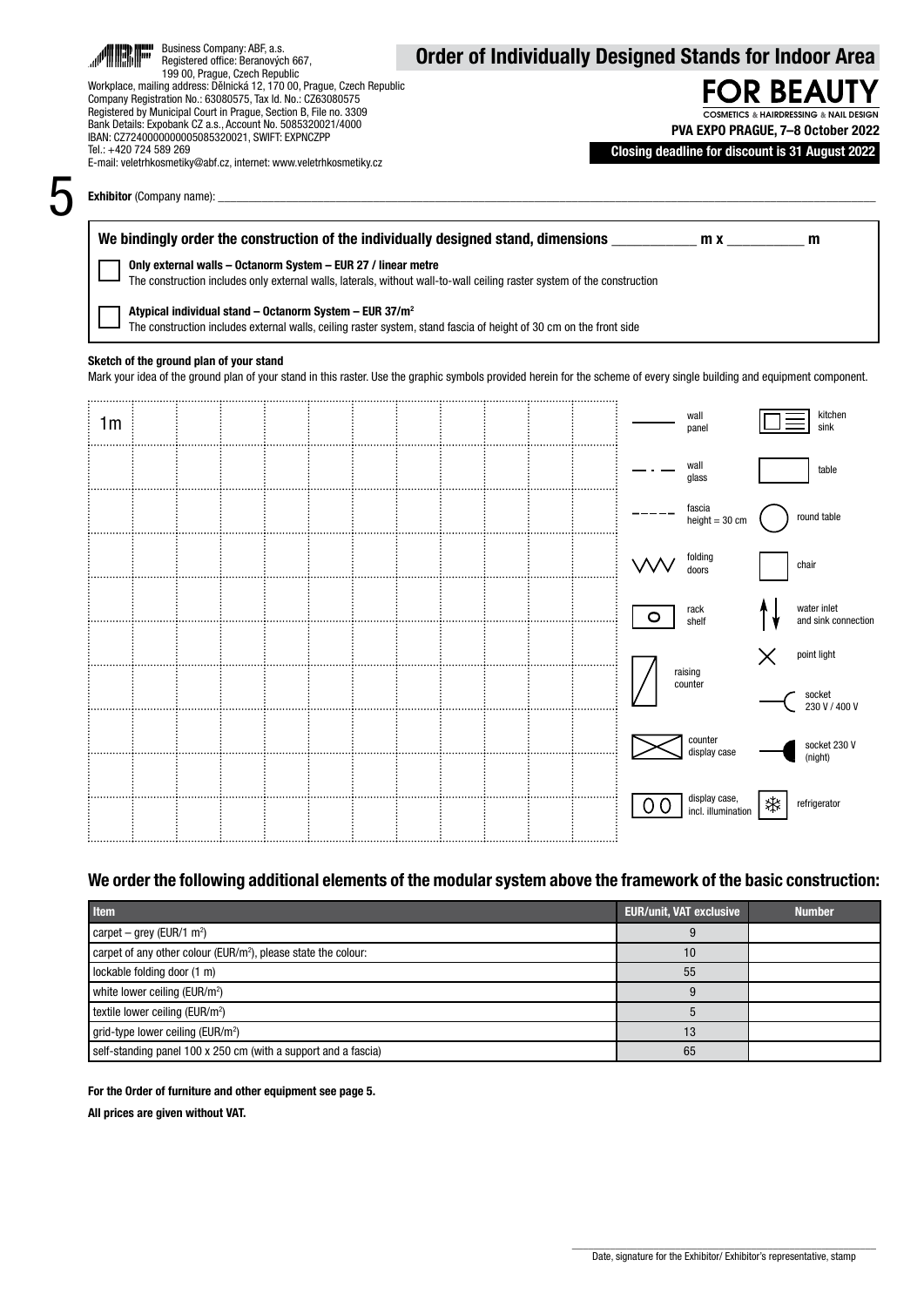

Business Company: ABF, a.s. Registered office: Beranových 667, 199 00, Prague, Czech Republic Workplace, mailing address: Dělnická 12, 170 00, Prague, Czech Republic

Company Registration No.: 63080575, Tax Id. No.: CZ63080575 Registered by Municipal Court in Prague, Section B, File no. 3309 Bank Details: Expobank CZ a.s., Account No. 5085320021/4000 IBAN: CZ7240000000005085320021, SWIFT: EXPNCZPP Tel.: +420 724 589 269 E-mail: veletrhkosmetiky@abf.cz, internet: www.veletrhkosmetiky.cz

## Order of Furniture and Graphic Works

# **FOR BEAUTY**

**COSMETICS & HAIRDRESSING & NAIL DESIGN** 

PVA EXPO PRAGUE, 7–8 October 2022

Closing deadline for discount is 31 August 2022

Exhibitor (Company name):

6

The stand equipment can be ordered only with Implementation of the stand. Enter the number of ordered units in the appropriate boxes.

| Raising counter with one shelf           |                                                                                                            |  | Table, chair                                                        |                                       |                                                                                                                                                  |                                                                        |  |  |
|------------------------------------------|------------------------------------------------------------------------------------------------------------|--|---------------------------------------------------------------------|---------------------------------------|--------------------------------------------------------------------------------------------------------------------------------------------------|------------------------------------------------------------------------|--|--|
| <b>THE PROPERTY OF PERSONAL PROPERTY</b> | height 80 cm / height 110 cm<br>50 x 50 cm<br>100 x 50 cm<br>100 x 100 cm                                  |  | <b>EUR 23</b><br><b>EUR 25</b><br><b>EUR 29</b>                     |                                       | square 70 x 70 cm, height 75 cm<br>square 70 x 120 cm, height 75 cm<br>round $-$ Ø 60 cm, height 75 cm<br>round $-$ Ø 80 cm, height 75 cm        | <b>EUR 18</b><br><b>EUR 18</b><br><b>EUR 18</b><br><b>EUR 18</b>       |  |  |
| Counter display case - with one shelf    |                                                                                                            |  |                                                                     |                                       |                                                                                                                                                  | <b>EUR 18</b>                                                          |  |  |
| <b>UTTLETTE STATE</b>                    | 50 x 50 x height 80 cm<br>100 x 50 x height 80 cm                                                          |  | <b>EUR 43</b><br><b>EUR 50</b>                                      |                                       | bar type $-$ Ø 60 cm, height 110 cm<br>chair metal, upholstered<br>bar chair                                                                     | <b>EUR 12</b><br><b>EUR 14</b>                                         |  |  |
| Glazed display box-2 glass shelves       |                                                                                                            |  |                                                                     | <b>Additional technical equipment</b> |                                                                                                                                                  |                                                                        |  |  |
|                                          | 50 x 50 x height 250 cm<br>100 x 50 x height 250 cm<br>100 x 100 x height 250 cm<br>additional glass shelf |  | <b>EUR 57</b><br><b>EUR 68</b><br><b>EUR 82</b><br>EUR <sub>7</sub> |                                       | point lighting fitting 60 W<br>halogen spot light 150 W<br>halogen spot light on the hanging arm 150 W<br>triple socket                          | EUR <sub>8</sub><br><b>EUR 22</b><br><b>EUR 22</b><br>EUR <sub>4</sub> |  |  |
|                                          | Three-shelf rack – installed into the stand wall                                                           |  |                                                                     | Other equipment                       |                                                                                                                                                  |                                                                        |  |  |
|                                          | 100 x 50 x height 250 cm                                                                                   |  | <b>EUR 29</b>                                                       | 冲                                     | hanger - self-standing type<br>hanger - wall-mounted type<br>waste basket                                                                        | EUR <sub>9</sub><br>EUR <sub>9</sub><br>EUR <sub>3</sub>               |  |  |
| Lockable cabinet                         |                                                                                                            |  |                                                                     | Kitchen equipment                     |                                                                                                                                                  |                                                                        |  |  |
|                                          | 80 x 40 x height 80 cm                                                                                     |  | <b>EUR 22</b>                                                       | $1 _1$                                | kitchen box with a sink and a water heater<br>refrigerator 70 l<br>(not including night power supply)                                            | <b>EUR 72</b><br><b>EUR 50</b>                                         |  |  |
| Shelf, brochure holder                   |                                                                                                            |  |                                                                     |                                       | coffee machine (power input 1.5 kW)                                                                                                              | <b>EUR 14</b>                                                          |  |  |
|                                          | wire, wall-mounted brochure holder<br>wire brochure holder ("A" shape)                                     |  | <b>EUR 10</b><br><b>EUR 13</b>                                      |                                       | fast water heating unit (power input 2 kW)                                                                                                       | <b>EUR 13</b>                                                          |  |  |
|                                          | wall-mounted shelf                                                                                         |  |                                                                     |                                       | The gastronomic set includes the following items for the number of persons specified:<br>cup, saucer, teaspoon, glass for soft drink, wine, beer |                                                                        |  |  |
|                                          | $100 \times 30$ cm $-$ horizontal                                                                          |  | EUR 9                                                               |                                       | for 4 persons                                                                                                                                    | <b>EUR 21</b>                                                          |  |  |
|                                          | wall-mounted shelf<br>100 x 30 cm $-$ tilted                                                               |  | <b>EUR 11</b>                                                       |                                       | for 6 persons<br>for 10 persons                                                                                                                  | <b>EUR 32</b><br><b>EUR 52</b>                                         |  |  |
| The images are illustrative only.        |                                                                                                            |  |                                                                     |                                       |                                                                                                                                                  |                                                                        |  |  |
| Order of graphic works                   |                                                                                                            |  |                                                                     |                                       |                                                                                                                                                  |                                                                        |  |  |
|                                          | Company name on the stand fascia - colour:                                                                 |  |                                                                     |                                       | Company logo on the stand fascia - number of logos                                                                                               |                                                                        |  |  |
|                                          |                                                                                                            |  |                                                                     |                                       |                                                                                                                                                  |                                                                        |  |  |

In case of your interest in graphic works on perimeter walls of the stand please contact us. Send the specifications and background documentation to: veletrhkosmetiky@abf.cz. The price of the graphic works will be calculated on the basis of the extent of the graphic works.

All prices are given without VAT.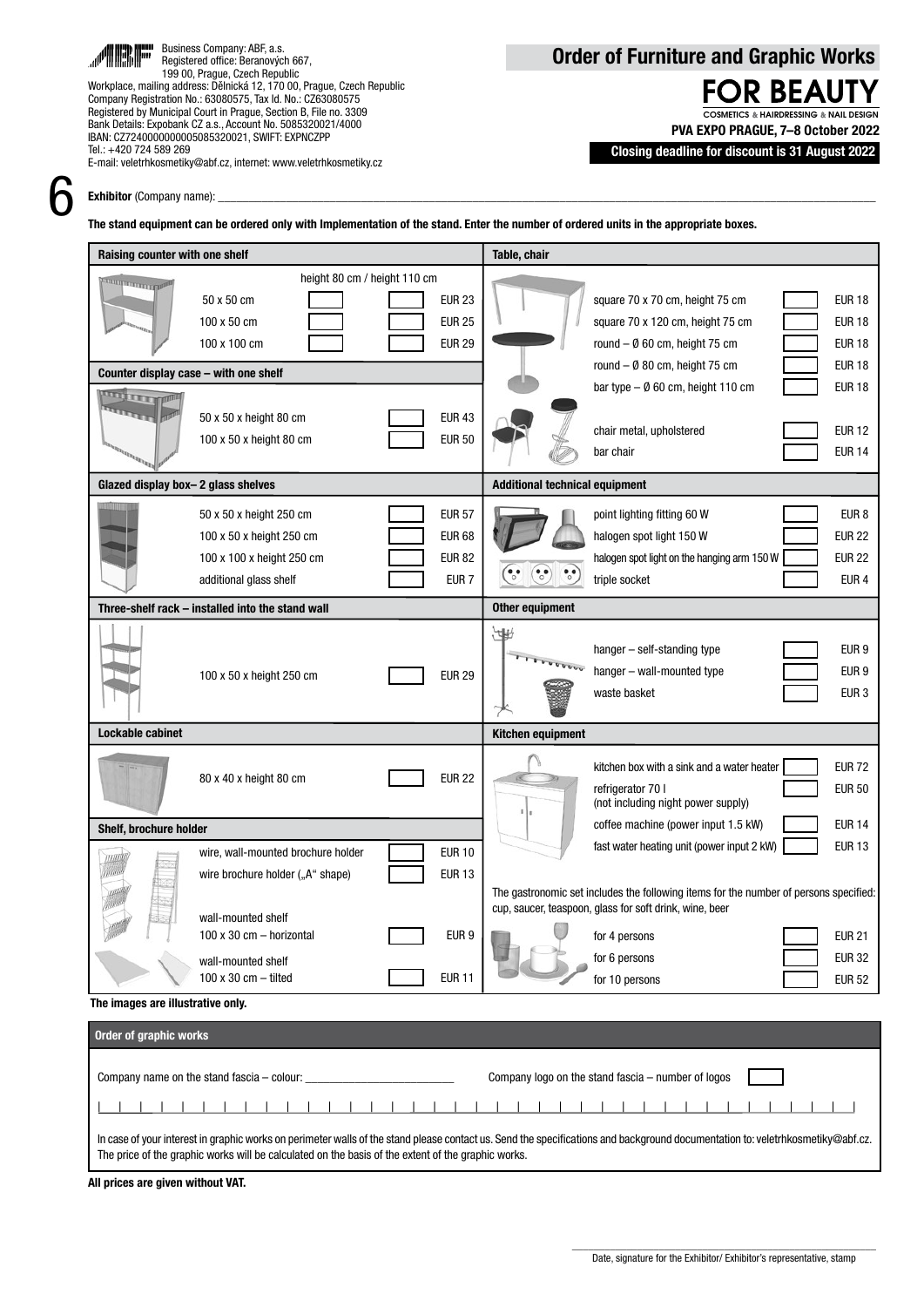| Business Company: ABF, a.s.<br>Registered office: Beranových 667,                                                                                                                                                                                                                                                                                                                                                                                                                                                                                                                                                  |                                                                            | <b>Confirmation of Implementation of the Exposition</b>                                                                                                            |  |
|--------------------------------------------------------------------------------------------------------------------------------------------------------------------------------------------------------------------------------------------------------------------------------------------------------------------------------------------------------------------------------------------------------------------------------------------------------------------------------------------------------------------------------------------------------------------------------------------------------------------|----------------------------------------------------------------------------|--------------------------------------------------------------------------------------------------------------------------------------------------------------------|--|
| 199 00, Praque, Czech Republic<br>Workplace, mailing address: Dělnická 12, 170 00, Prague, Czech Republic<br>Company Registration No.: 63080575, Tax Id. No.: CZ63080575<br>Registered by Municipal Court in Prague, Section B, File no. 3309<br>Bank Details: Expobank CZ a.s., Account No. 5085320021/4000<br>IBAN: CZ7240000000005085320021, SWIFT: EXPNCZPP<br>Tel.: +420 724 589 269<br>E-mail: veletrhkosmetiky@abf.cz, internet: www.veletrhkosmetiky.cz                                                                                                                                                    |                                                                            | <b>FOR BEAUTY</b><br><b>COSMETICS &amp; HAIRDRESSING &amp; NAIL DESIGN</b><br>PVA EXPO PRAGUE, 7-8 October 2022<br>Closing deadline for discount is 31 August 2022 |  |
| <b>Exhibitor</b> (Company name): Laterature and the second service of the service of the service of the service of the service of the service of the service of the service of the service of the service of the service of the ser                                                                                                                                                                                                                                                                                                                                                                                |                                                                            |                                                                                                                                                                    |  |
| <b>Exhibitor's confirmation:</b>                                                                                                                                                                                                                                                                                                                                                                                                                                                                                                                                                                                   |                                                                            |                                                                                                                                                                    |  |
| We hereby confirm that the construction of our exposition will be implemented by:                                                                                                                                                                                                                                                                                                                                                                                                                                                                                                                                  |                                                                            |                                                                                                                                                                    |  |
|                                                                                                                                                                                                                                                                                                                                                                                                                                                                                                                                                                                                                    |                                                                            |                                                                                                                                                                    |  |
| Registered office* - street and the street and the street and the street and the street and the street and the street and the street and the street and the street and the street and the street and the street and the street                                                                                                                                                                                                                                                                                                                                                                                     |                                                                            |                                                                                                                                                                    |  |
|                                                                                                                                                                                                                                                                                                                                                                                                                                                                                                                                                                                                                    |                                                                            |                                                                                                                                                                    |  |
| Internet www.                                                                                                                                                                                                                                                                                                                                                                                                                                                                                                                                                                                                      | the control of the control of the control of the control of the control of |                                                                                                                                                                    |  |
| <b>Person responsible for the exposition implementation CONSUMPLE 2008 THE CONSUMPLE 2008 THE CONSUMPLE 2009 THE CONSUMPLE 2009 THE CONSUMPLE 2009 THE CONSUMPLE 2009 THE CONSUMPLE 2009 THE CONSUMPLE 2009 THE CONSUMPLE 2009</b>                                                                                                                                                                                                                                                                                                                                                                                 |                                                                            |                                                                                                                                                                    |  |
|                                                                                                                                                                                                                                                                                                                                                                                                                                                                                                                                                                                                                    |                                                                            |                                                                                                                                                                    |  |
| We hereby authorise the above mentioned firm also for negotiations in the matter of the exposition construction and the layout of technical connections.<br>At the same time we attach for approval the stand design (in the front view and ground plan) with the marking and positioning of the inlets of power supply,<br>water and sewerage, of any dominant heights and eye-catchers, surface reinforcement, including the stand orientation within the framework of the ordered<br>area.                                                                                                                      |                                                                            |                                                                                                                                                                    |  |
| Maximum height of the exposition, including dominants: __________________________ m                                                                                                                                                                                                                                                                                                                                                                                                                                                                                                                                |                                                                            |                                                                                                                                                                    |  |
| We furthermore confirm that the above mentioned firm<br>- Has made itself familiar with acknowledges the Business and Technical Terms and Conditions for the Participation of Exhibitors in the Trade Fair.<br>- Is a holder of authorisation to carry out specialised work<br>- Assumes all responsibility for implementation of the exposition<br>- Confirms that all the materials used for the exposition construction feature a reduced flammability degree within the meaning of applicable standards and<br>regulations, and that especially textiles have received fire-proofing treatment (impregnation). |                                                                            |                                                                                                                                                                    |  |

\* For natural persons (individuals) please state the place of business.